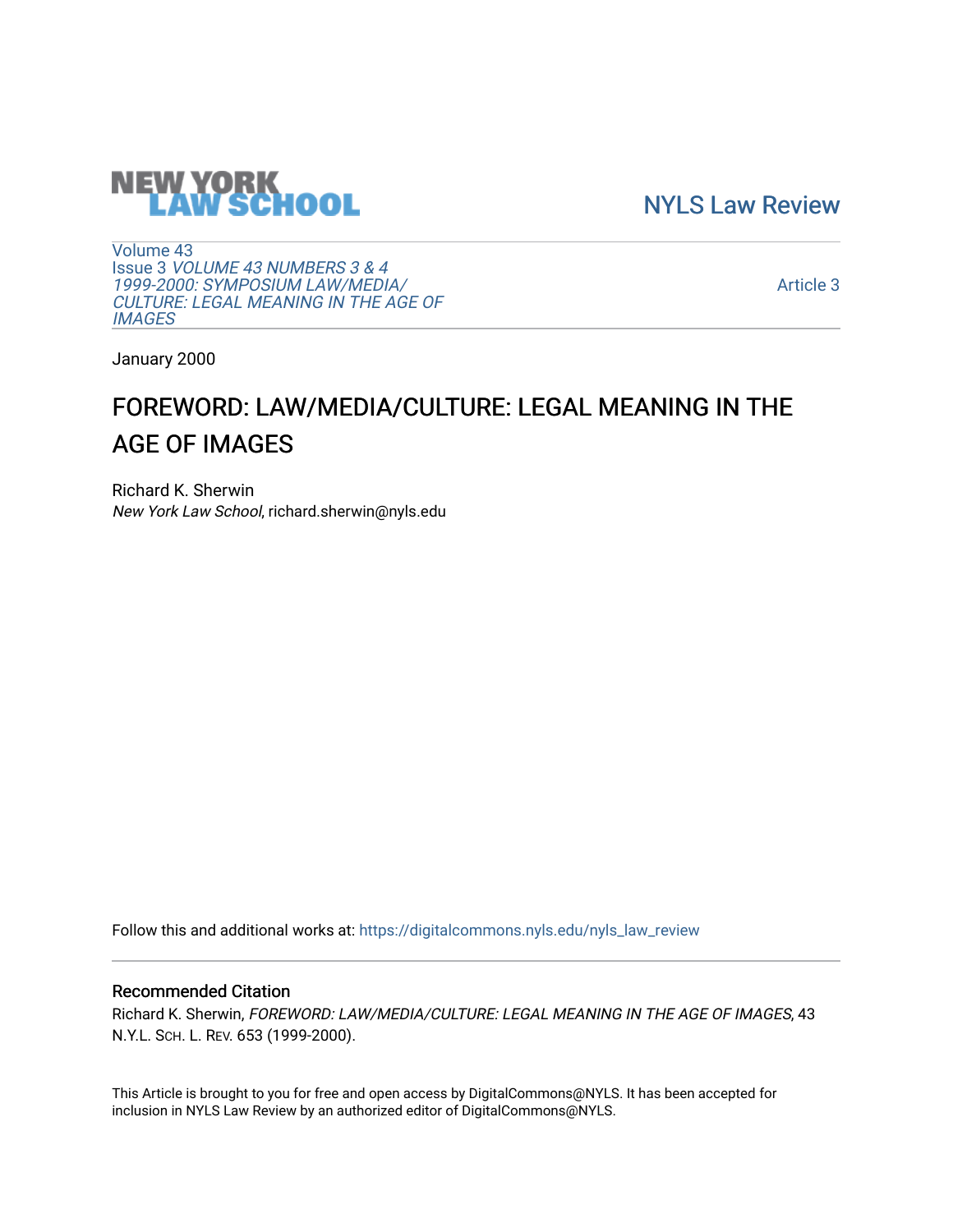## LAW/MEDIA/CULTURE: LEGAL MEANING IN THE AGE OF **IMAGES**

### **FOREWORD**

## RICHARD K. SHERWIN

"We're at the very early stages of the most radical transformation of everything we hear, see, know."1

'The very foundation of our system of justice--[is] our citizens' confidence in it. $164$ 

It has often been observed that American law exercises a profound influence on American culture. Alexis de Tocqueville famously wrote: "There is hardly a political question in the United States which does not sooner or later turn into a judicial one." According to Tocqueville, "the spirit of the law...infiltrates through society right down to the lowest ranks, till finally the whole people have contracted some of the ways and tastes of a magistrate. $"$ <sup>3</sup>

Tocqueville's view of law, however, tells us only part of the story. The articles in this symposium issue explore what is missing from Tocqueville's account by reversing his insight. Rather than take stock of the law's influence on American society the articles that follow examine the various ways in which popular culture -- particularly mass media and technology -- shape and inform the law.

To be sure, the interpenetration of law and popular culture is not new. But the effects on law of new developments in mass communication are. We are living in the age of images. Law is rapidly adapting to this new reality. Today savvy lawyers know and are putting to use what

<sup>&</sup>quot; Professor of Law, New York Law School.

**<sup>1.</sup>** Robert W. McChesney, Rich Media, Poor Democracy (1999) 121 (quoting Barry Diller, founder of the Fox Television Network).

<sup>2.</sup> Georgia v. McCollum, 505 U.S. 42, 49-50 (1992) (quoting State v. Alvarado, 221 N.J. Super. 324, 328 (1987).

**<sup>3.</sup> ALEXIS DE TOCQUEVILLE,** DEMOCRACY IN **AMERICA** 268-70 (1969).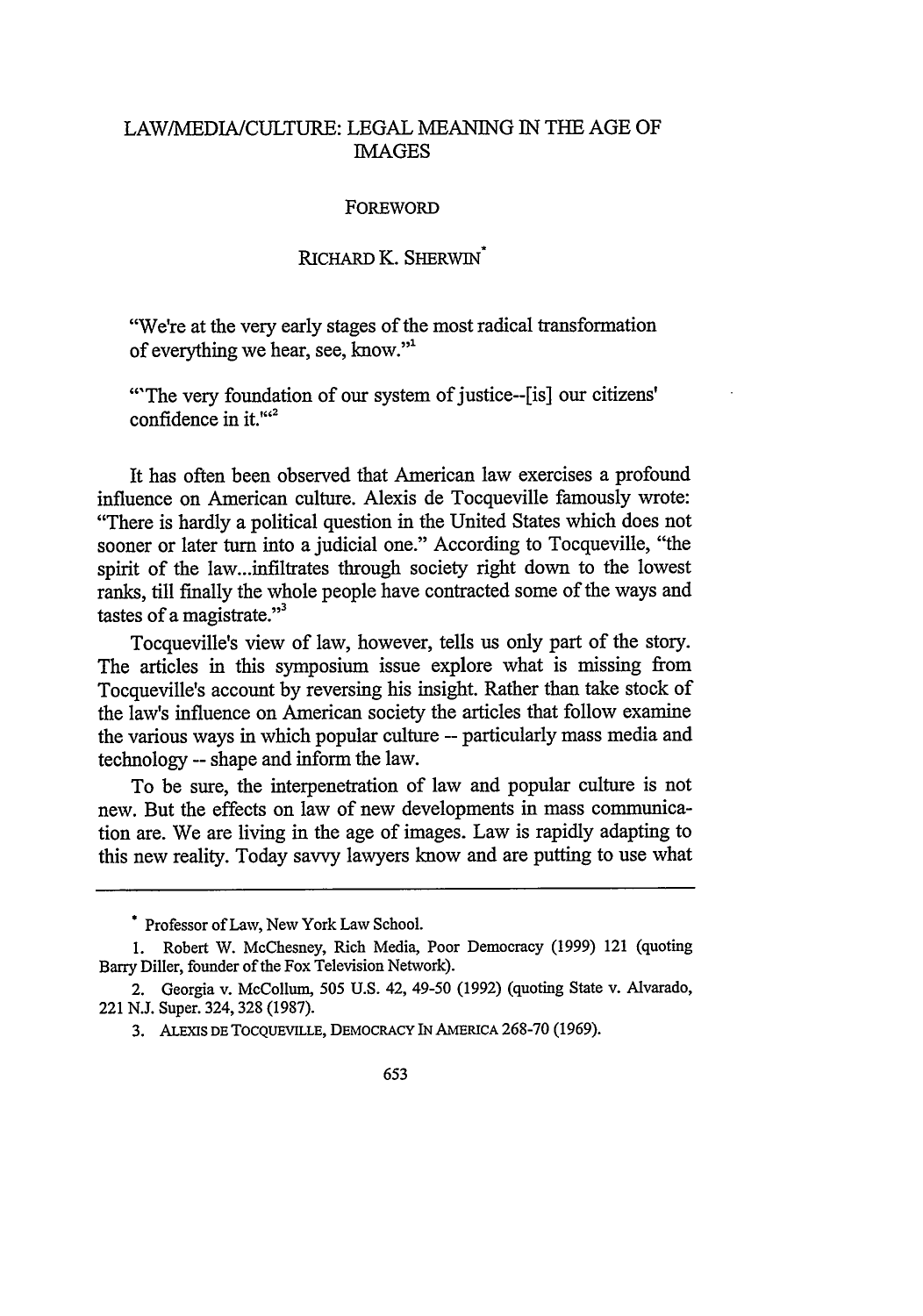advertisers and politicians have known and practiced for some time: how to get the message out, how to tailor content to medium, how to spin the image, edit the bite, and quickly seize the moment on the screen and in the mind of the viewer. Increasingly, lawyers are realizing that effective persuasion requires not only tapping into the reality that people carry in their heads, but also emulating the habits of perception and styles of thought that extensive exposure to mass-mediated popular culture has produced. Not surprisingly, cinematic and televisual styles of storytelling are proliferating in court along with the electronic monitors that display them. Reality-based police, surveillance, and amateur videos (not to mention their digital reconstruction, as was seen in the criminal trial of the Los Angeles police officers who assaulted motorist Rodney King), accident and crime reenactments, computer graphics, video depositions, documentary-style day-in-the-life videos, video summations that visually emulate popular television shows and commercials<sup>4</sup> as well as familiar film styles and story lines $\frac{1}{2}$ -all are influencing contemporary tactics of courtroom communication and persuasion. At the same time, public relations campaigns in the court of public opinion are rapidly becoming a familiar adjunct to litigation.<sup>6</sup>

These developments reflect a larger convergence in the culture at large. Technology, postmodem theory, and the power of the market place are coming together with tremendous synergistic effect. They are reshaping the way people perceive and make judgments about truth and blameworthiness. It is not the end of the modem (print-based, explanatory, proof-driven) legal storytelling style. But its monopoly of the tools and materials of reality making is over. New forms of communication are generating competing-image-based, associative-styles of thinking. Once this realization sinks in, the way we understand and teach what law is, where it is found, and how it is practiced, cannot remain the same.

One of the underlying themes of this symposium is that American law cannot be, and historically speaking never has been, insulated from

*<sup>4.</sup> See* Avi Stachenfeld and Christopher Nicholson, *Blurred Boundaries: An Analysis of the Close Relationship between Popular Culture and the Practice ofLaw,* 30 U.S.F. L. RBv. 905 (1996).

*<sup>5.</sup> See* Philip N. Meyer, *Desperate for Love: Cinematic Influences Upon a Defendant's Closing Argument to a Jury,* **18** VT. L. REV. 721 (1994) and Jeremiah Donovan, *Some Off-the-Cuff Remarks about Lawyers as Storytellers, 18 VT. L. REV. 759 (1994).* 

*<sup>6.</sup> See* RIcHARD K. SHERWIN, **WHEN LAW GOES** POP: **THE VANISHING LINE** BETvEEN **LAW AND PoPuLAR** CULTuRE (2000).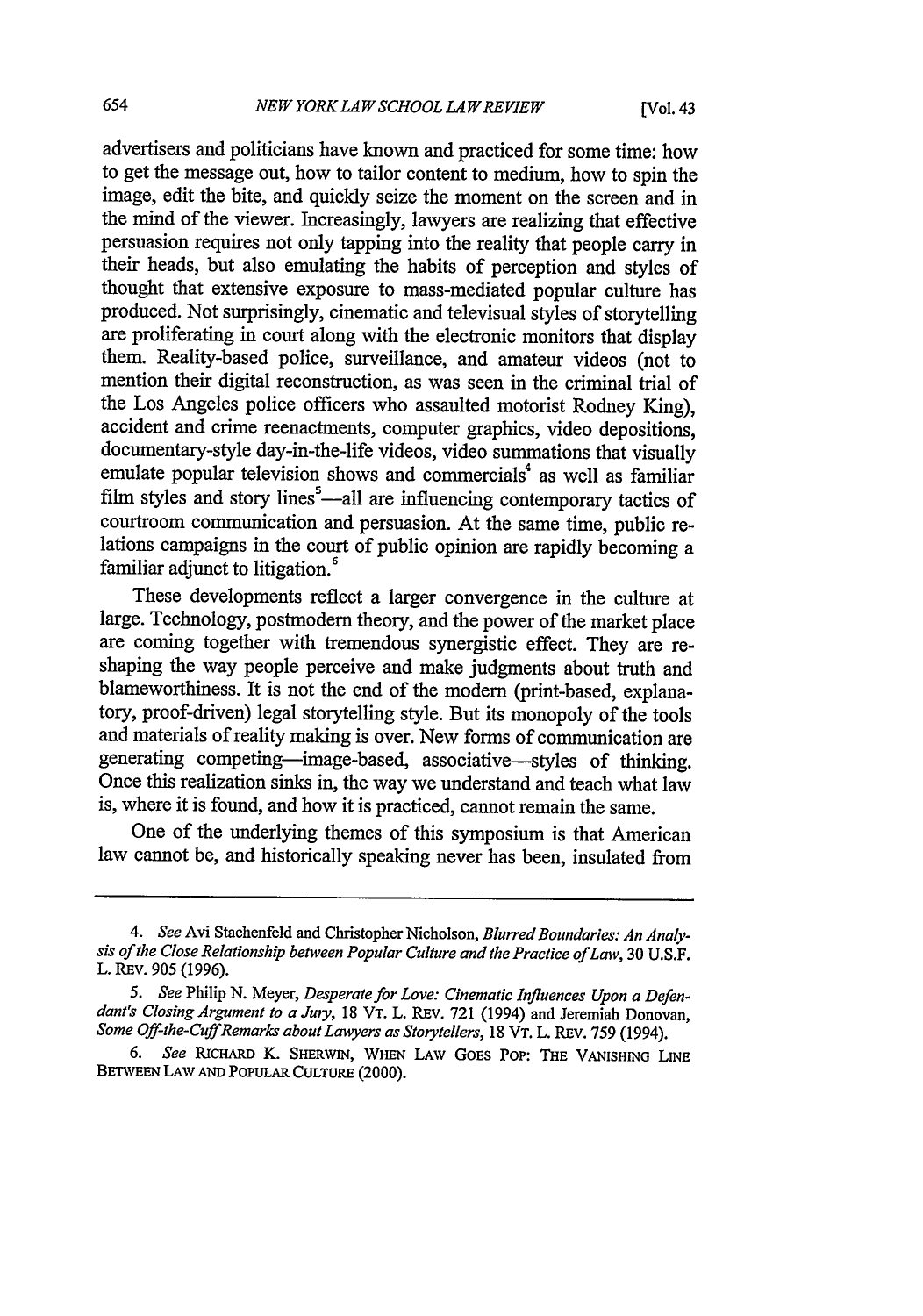#### *FOREWORD*

American popular culture. At the same time, however, the interpenetration of law, culture, and mass media has not been adequately studied. This symposium represents an effort to begin to redress that lack. There is an important critical as well as descriptive component in the newly emerging field of cultural legal studies. The communication practices of lawyers, both inside the courtroom and in the court of public opinion, are increasingly going the way of contemporary political discourse. Simply put, law too is succumbing to the influence of public relations, mass advertising, and fabricated media events. In these and other ways law is showing signs of postmodernization. Along the way, it is inheriting many of the problems that we associate with postmodern culture generally.

Of particular concern in this respect are: the increasing conflation of truth and fiction; the image-based manipulation of irrational desire, prejudice, and popular passions; and the concerted effort to construct preferred versions of (and judgments about) self and social reality. These and other meaning-making practices are displacing what, in earlier times, one might have more readily (albeit naïvely) referred to as the search for "objective" truth and "universal" justice through law. The belief that truth and justice are 'out there,' just waiting to be 'discovered,' is of course only one among numerous ideas handed down to us from the European Enlightenment that postmodern thought has rendered problematic. Notions of the unified self, universalistic reason, and the linear logic of causation are others.

In the essays that follow, contributors draw insights from media and film studies, anthropology, social psychology, and advertising, as well as more traditional legal studies. The effort here is to begin to address the challenges we face when, in Austin Sarat's words, "the proliferation of law in film, on television, and in mass market publications has altered/expanded the sphere of legal life itself."8

In the opening essay, media scholar Elayne Rapping connects television's reliance upon the genre and conventions of melodrama to the mass production of emotionally loaded images and narratives about criminal justice.<sup>9</sup> Rapping contends that the rise to national prominence of the Victims Rights Movement may be viewed, at least in part, as an offshoot

**<sup>7.</sup>** *See generally* RICHARD K. **SHERWIN, WHEN** LAW GOES Pop.

<sup>8.</sup> Austin Sarat, *Living in a Copernican Universe: Law and Fatherhood in* A Perfect World, 43 N.Y.L. **SCHL.** L. REv. 843, 847 (1999-2000).

<sup>9.</sup> Elayne Rapping, Television, *Melodrama and the Rise of the Victims' Rights Movement, 43 N.Y.L. SCHL. L. REV. 665 (1999-2000).*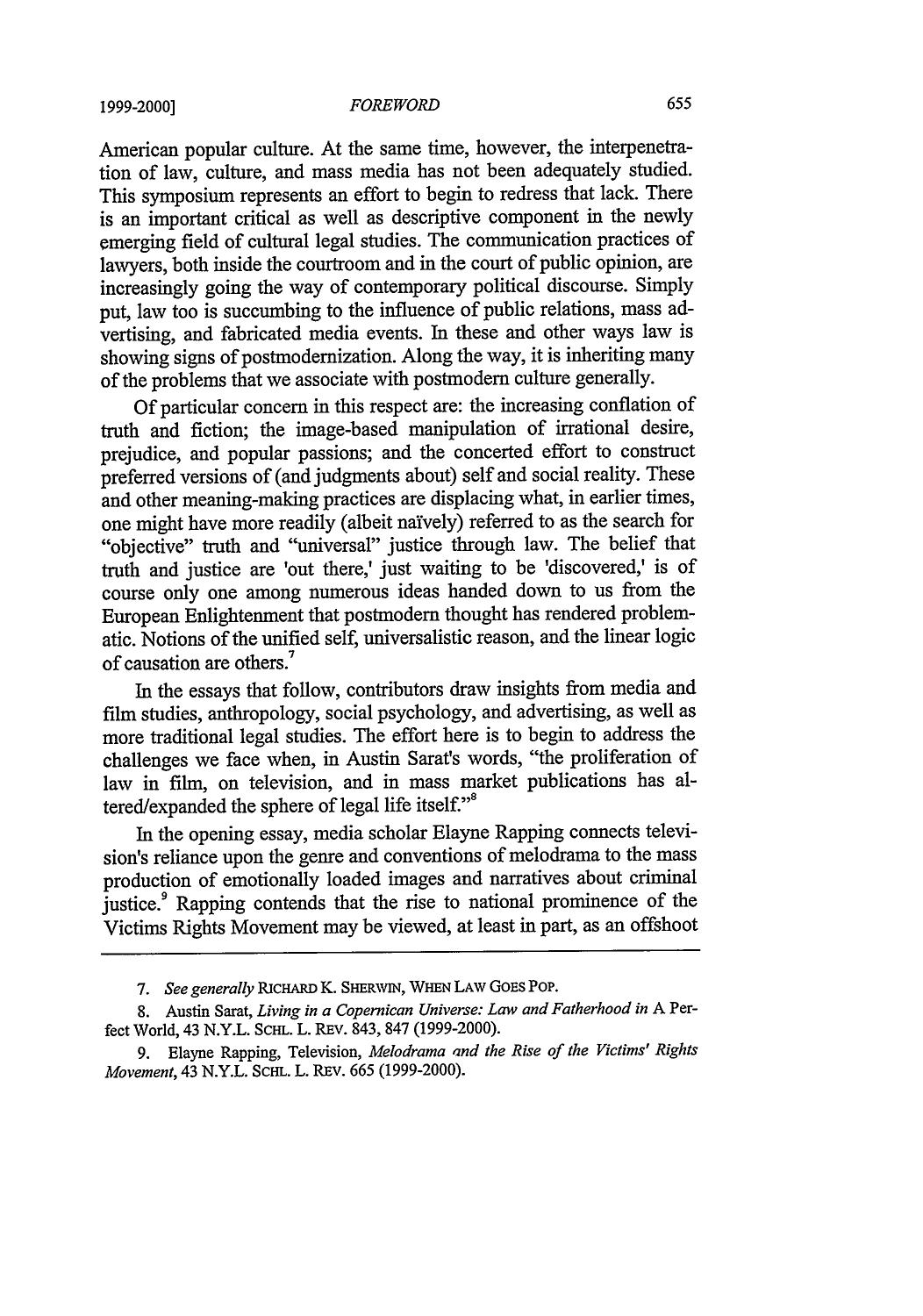of television's transformation of legal proceedings into familiar melothe emotional demands and cognitive patterns established by commercial television.

Professor Ann Kibbey marshals the tools of anthropological analysis to study the formative impact of mass media on the public's perception and assessment of the JonBenet Ramsey murder case.<sup>10</sup> The media's fixation on the body of the six-year-old beauty queen spawned a strange and potent dissonance. On the one hand, the sexual titillation associated with JonBenet's "vamping her way across the television screen" led to a media script of child molestation -- a sex game gone wrong, probably at the hands of a depraved parent. On the other hand, such intimations of perversity in the heart of an outwardly stable and affluent community prompted an urge to deny guilt, to displace the polluting agent elsewhere. Hence the obsession with scientific evidence—the ever-elusive semen, blood, and saliva—that would point to some guilty Other. In this way, Kibbey observes, representations of the young victim's body oscillated between shared fantasies of perversion and pollution on the one hand, and mystery-defying scientific data on the other.

The subject of Professor Martha Umphrey's essay is the notorious 1907 trial of Harry Thaw for the fatal shooting of famed New York architect and socialite Stanford White.<sup>11</sup> Umphrey shows how popular and legal accounts of core concepts like criminal responsibility "come to clash and intermix and are made meaningful in relation to one another." $12$ In the course of this historical case study law's dependence upon popular notions of agency and responsibility become manifest. Here we see how and why the narrative popularity of melodrama played into the hands of Thaw's prosecutors and defenders alike-albeit with starkly different results.

In Professor Neal Feigenson's contribution, melodrama asserts its influence yet again.<sup>13</sup> Here, however, rather than concentrating upon changing narrative conventions and expectations, the author focuses our

<sup>10.</sup> Ann Kibbey, *Trial by Media: DNA and Beauty Pageant Evidence in the Ramsey Murder Case,* 43 N.Y.L. **SCHL.** L. REv. 691 (1999-2000).

<sup>11.</sup> Martha Merrill Umphrey, *Media Melodrama! Sensationalism and the 1907 Trial of Harry Thaw,* 43 N.Y.L. SCm.L. L. REV. 715 (1999-2000).

<sup>12.</sup> Id. at 716.

<sup>13.</sup> Neal Feigenson, *Accidents as Melodrama,* 43 N.Y.L. ScHL. L. REv. 741 (1999-2000).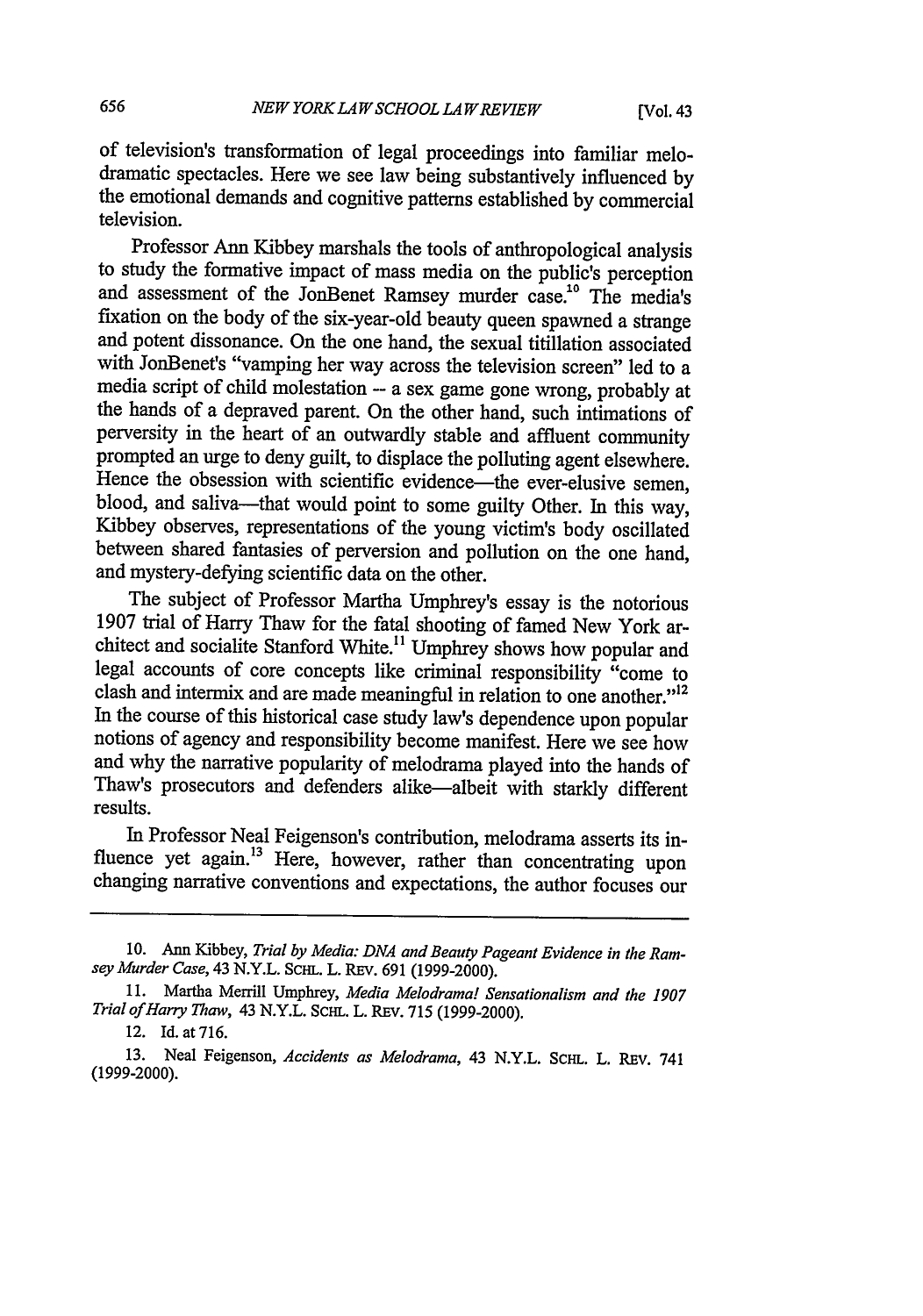#### **1999-2000]** *FOREWORD*

attention upon the cognitive structures of common sense. Applying the tools of contemporary social psychology, Feigenson traces the ways in which common sense thinking about accidents displays important features of melodrama. For example, Feigenson points to empirical studies that show the intuitive inclination of jurors in personal injury cases to blame morally suspect actors for bad outcomes. A similarly unreflective intuition inclines jurors to treat plaintiffs more favorably in simple "good guy/bad guy" situations-as opposed to more complex scenarios involving multiple causation and mixed blame. In both of these ways, the emotional/cognitive structures of ordinary common sense track the narrative patterns of melodrama. The tendency of common sense to individualize wrongdoing, and to minimize more systemic reasons for bad outcomes, is but one of the striking conclusions to which this analysis leads.

Stepping back from specific applications of popular cultural influences upon law, Professor Stuart Ewen traces the ascendancy of the public relations movement in  $20<sup>th</sup>$  century America.<sup>14</sup> Of crucial importance in this history is the intellectual appreciation by the movement's founders of the power of irrational impulses and the efficacy of strategic efforts to manipulate them. The psychology of the crowd and the pervasive power of new visual technologies such as film and photography served as important tools in the newly emergent "engineering of consent." This history of the management of American public opinion and habits of consumption must be recalled if we are to appreciate adequately the consequences today of law's yielding to the persuasive strategies of mass advertising and public relations.

I examine some of these consequences in my own contribution. The focus now shifts to what I call the "jurisprudence of appearances"--a form of legal discourse in which images refer to other images. 15 Here is the face of law as it appears in the domain of hyperreality, what Jean Baudrillard has referred to as the "simulacrum".<sup>16</sup> The origin of the jurisprudence of appearances may be traced to the Supreme Court itself in *Estes v. Texas<sup>11</sup>*, an opinion that prohibited on due process grounds the

<sup>14.</sup> Stuart Ewen, *Reflections on Visual Persuasion,* 43 N.Y.L. **SCHL.** L. REV. **<sup>811</sup> (1999-2000).**

**<sup>15.</sup>** Richard **K.** Sherwin, *The Jurisprudence of Appearances,* 43 N.Y.L. **SCHL.** L. REV. **821 (1999-2000).**

**<sup>16.</sup>** *See* Jean Baudrillard, **FATAL STRATEGIES (1990).**

**<sup>17. 381</sup> U.S. 532 (1965).**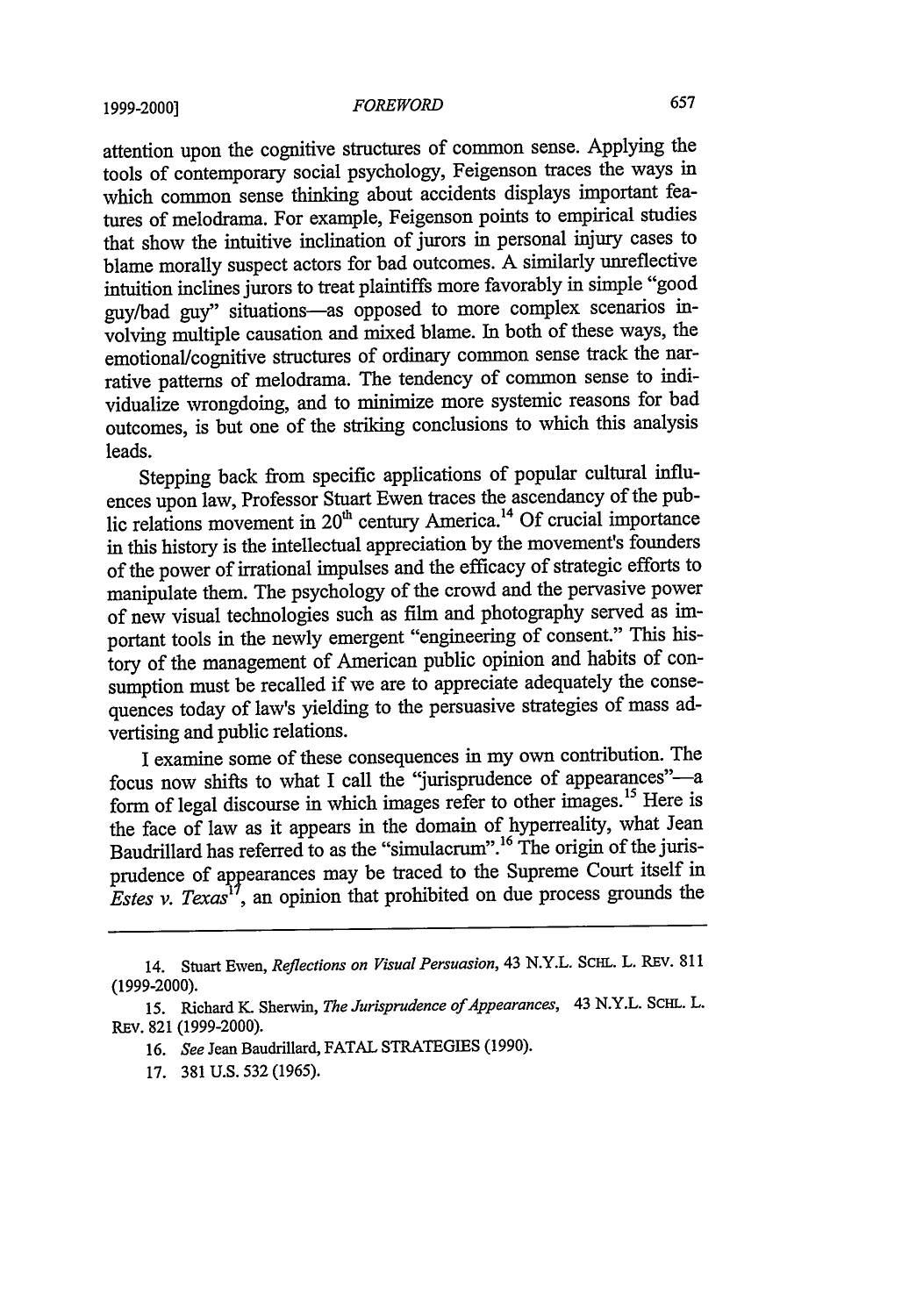televising of notorious criminal trials. It is a fitting irony that deceptive appearances (in the form of misleading photographs appended to Chief Justice Earl Warren's concurring opinion) initiate a postmodem conflaeffects of television. A critical lesson emerges here: once we begin spin-<br>ning images to construct competing realities there may be no controlling<br>the direction in which the image turns, or the reality toward which it sub sequently leads us.

Taking Clint Eastwood's 1992 film *A Perfect World* as his point of departure, Professor Austin Sarat examines the patriarchal genealogy of law's authority.<sup>18</sup> Sarat's close analysis of this popular film uncovers a profound instability within the collective imagination concerning law's violence and the proper source of its authority. Sarat shows that addressing our collective fears, fantasies and anxieties regarding law's authority may open the way to—and in so doing model—a highly selfreflective reconstruction of the cultural and psychological bases for law's legitimacy. Sarat's deconstruction of the traditional patriarchal paradigm for law's authority allows a far more complex model to come into view. In its embrace of the tragic realities of loss, dread, mourning, and contingency, Sarat's "fragmented, contested, [and] polyvocal" construct holds out the promise of greater stability and affirmation.

The contribution by visual evidence expert Gregory Joseph provides efforts to admit computer-generated evidence at trial.<sup>19</sup> We encounterthe practical issue of law's ability to adapt to ongoing technological developments in the way truth and justice are represented within the legal system. Of course, it is not only inside the courtroom that law is being<br>visually represented. As Deborah Lilienthal recounts, the court of public<br>opinion is another arena in which important legal issues also play out.<sup>20</sup> Increasingly, advertising and public relations firms are providing litigants with an additional opportunity to spread their message. Television is a particularly potent medium for this effort  $-$  to those who can afford access. Publicity on the screen is litigation's second front. It is yet an-

<sup>18.</sup> Austin Sarat, *Living in a Copernican Universe: Law and Fatherhood in* A Perfect World, 43 N.Y.L. SCHL. L. REV. 843 (1999-2000).

<sup>19.</sup> Gregory P. Joseph, *A Simplified Approach to Computer-Generated Evidence* and Animations, 43 N.Y.L. SCHL. L. REV. 875 (1999-2000).

<sup>20.</sup> Deborah A. Lilienthal, *Litigation Public Relations: The Provisional Remedy of the Communications World,* 43 N.Y.L. ScaL. L. REv. 995 (2000).